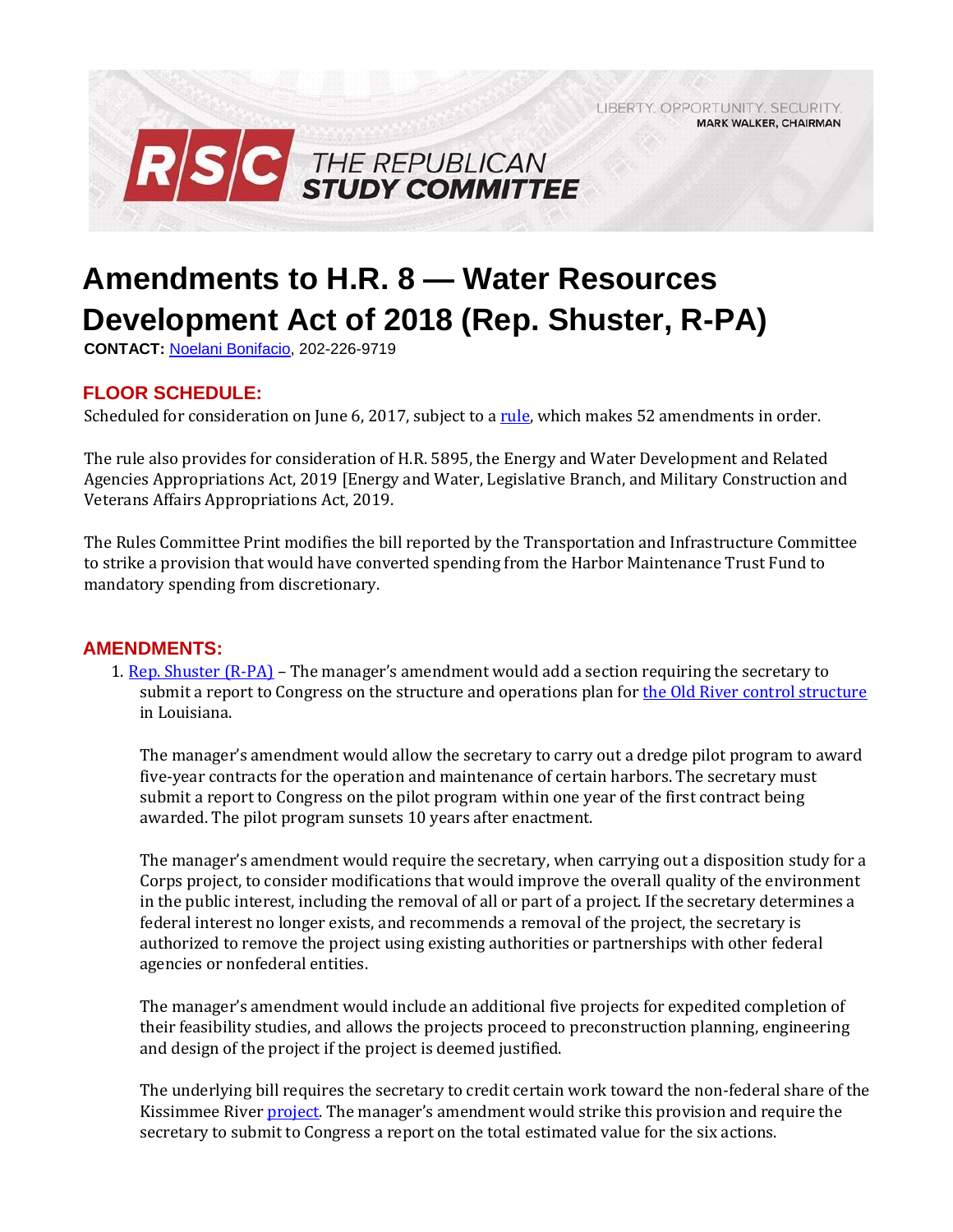The manager's amendment would deauthorize certain portions of the Boston Harbor Reserved Channel project for navigation.

- 2. [Rep. Soto](https://amendments-rules.house.gov/amendments/SOTO_127_xml53118114808488.pdf) (D-FL) The amendment would require the secretary to consider local water management plans for aquifer recharge when conducting water resources development feasibility studies.
- 3. [Rep. Gibbs](https://amendments-rules.house.gov/amendments/GIBBS_026_xml53118114205425.pdf)  $(R-OH)$  The amendment would require the secretary to determine whether guidance is necessary, after considering all factors, before releasing guidance to update mitigation banks credit release schedules. Guidance on mitigation banks is required under section 110 of the underlying bill.
- 4. [Rep. Royce](https://amendments-rules.house.gov/amendments/ROYCE_121_xml64181344364436.pdf) (R-CA)– The amendment would expand the nonfederal implementation pilot program codified under [33 U.S.C. 2201 note](http://uscode.house.gov/view.xhtml?req=(title:33%20section:2201%20edition:prelim)%20OR%20(granuleid:USC-prelim-title33-section2201)&f=treesort&edition=prelim&num=0&jumpTo=true) [f](http://uscode.house.gov/view.xhtml?req=(title:33%20section:2201%20edition:prelim)%20OR%20(granuleid:USC-prelim-title33-section2201)&f=treesort&edition=prelim&num=0&jumpTo=true)rom 15 projects to 20 projects, and would allow projects that have not been authorized before enactment to participate in the project.
- 5. [Rep. Keating \(D](https://amendments-rules.house.gov/amendments/KEATIN_091_xml6518094702472.pdf)-MA)– The amendment would authorize the Corps, when preparing comprehensive plans for the development, utilization and conservation of water and related resources of drainage basins, watersheds or ecosystems located within a state's boundaries, as authorized under [42 U.S.C.](http://uscode.house.gov/view.xhtml?hl=false&edition=prelim&req=granuleid%3AUSC-prelim-title42-section1962d-16&f=treesort&num=0&saved=%7CKHRpdGxlOjQyIHNlY3Rpb246MTk2MmQgZWRpdGlvbjpwcmVsaW0pIE9SIChncmFudWxlaWQ6VVNDLXByZWxpbS10aXRsZTQyLXNlY3Rpb24xOTYyZCk%3D%7CdHJlZXNvcnQ%3D%7C%7C0%7Cfalse%7Cprelim) [1962d-16,](http://uscode.house.gov/view.xhtml?hl=false&edition=prelim&req=granuleid%3AUSC-prelim-title42-section1962d-16&f=treesort&num=0&saved=%7CKHRpdGxlOjQyIHNlY3Rpb246MTk2MmQgZWRpdGlvbjpwcmVsaW0pIE9SIChncmFudWxlaWQ6VVNDLXByZWxpbS10aXRsZTQyLXNlY3Rpb24xOTYyZCk%3D%7CdHJlZXNvcnQ%3D%7C%7C0%7Cfalse%7Cprelim) to cooperate with states, non-federal interests working with states, or regional coalitions of government entities.
- 6. [Rep. Posey](https://amendments-rules.house.gov/amendments/POSEY_062_xmlv36518125308538.pdf)  $(R-FL)$  The amendment would require the secretary to provide technical assistance in obtaining permits for construction to nonfederal agencies carrying out projects. The amendment clarifies that the section does not grant a waiver to wage provision codified under Davis-Bacon,  $40$ [U.S.C. 3142.](https://amendments-rules.house.gov/amendments/POSEY_062_xmlv36518125308538.pdf)
- 7. [Rep. Denham](https://amendments-rules.house.gov/amendments/DENHAM_069_xml53118113501351.pdf) [\(](https://amendments-rules.house.gov/amendments/DENHAM_069_xml53118113501351.pdf)R-FL) The amendment would extend indefinitely the authorization to allow the secretary to accept and expend funds contributed by a non-federal public entity or a public-utility company, natural gas company, or railroad carrier to expedite permits related to a project for a public purpose under the Department of the Army's jurisdiction. The underlying bill extends the program to June 2026; current law would end the provision in 2024.
- 8. [Rep. Etsy](https://amendments-rules.house.gov/amendments/ESTY_076_xml65180744244424.pdf) [\(](https://amendments-rules.house.gov/amendments/ESTY_076_xml65180744244424.pdf)D-CT) The amendment would require the study on economic and budgetary impact, as required by section 125 of the bill to consider whether or not the Corps considers the benefits of locally developed projects, including Corps master plans, and uses the benefits when providing costbenefit analyses for project justification within the master plans.
- 9. [Rep. Soto](https://amendments-rules.house.gov/amendments/SOTO_126_xml531181146164616.pdf) (D-FL) The amendment would require the secretary to consider activities conducted at universities, when submitting the report on the use innovative materials in water resources development projects.
- 10. [Rep. Krishnamoorthi](https://amendments-rules.house.gov/amendments/WRDA%20Workforce%20Amendment531181346384638.pdf) (D-IL) The amendment would require the GAO to recommend ways to improve the capacity and preparedness of the Corps when submitting the report required under section 129 of the underlying bill.

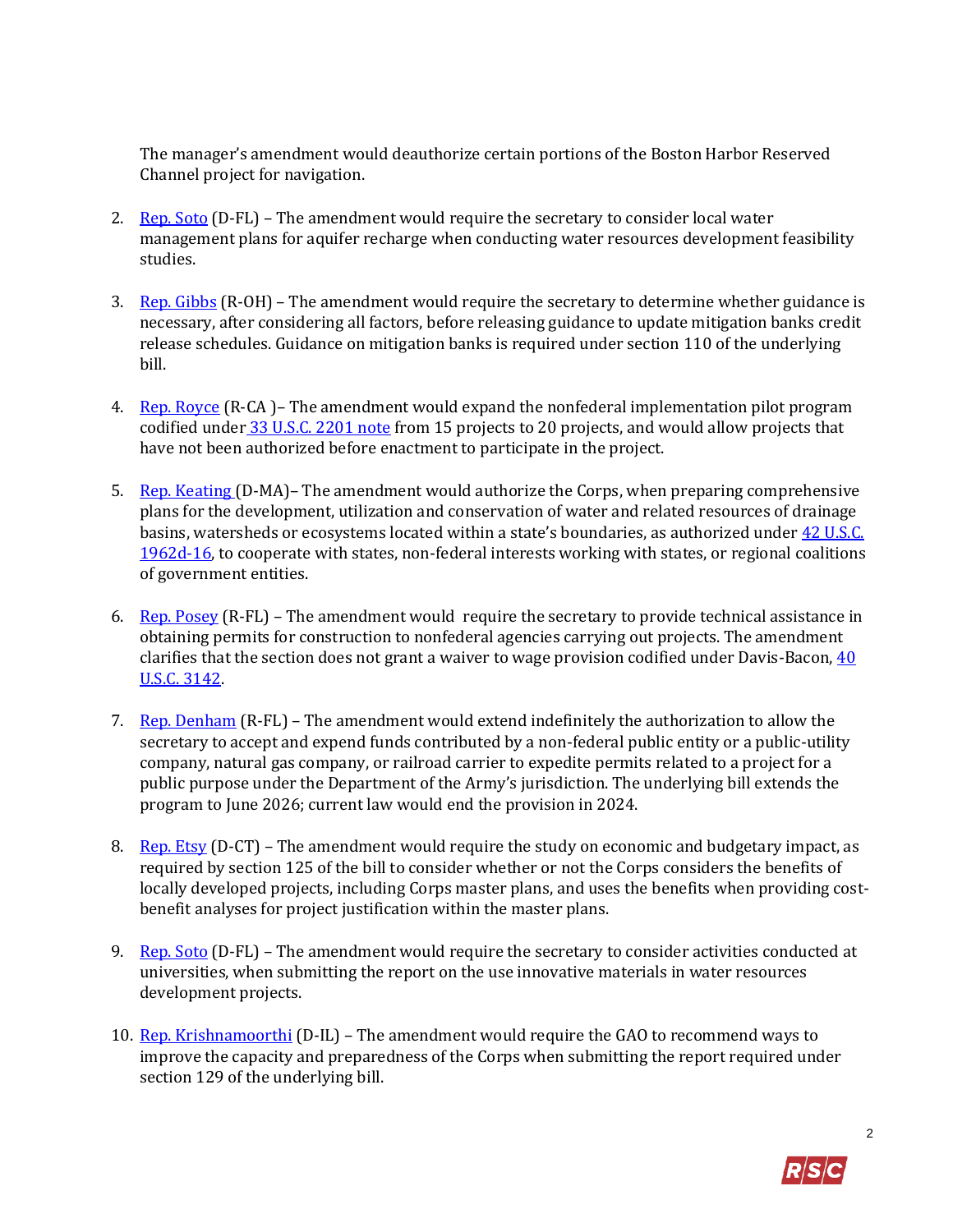- 11. [Rep. Jayapal](https://amendments-rules.house.gov/amendments/JAYAPA_094_xml530182245454545.pdf) [\(](https://amendments-rules.house.gov/amendments/JAYAPA_094_xml530182245454545.pdf)D-WA) The amendment would require the GAO to describe how changes to the navigation industry workforce may affect safety and operations within the navigation industry, when submitting the report required under section 129 of the underlying bill.
- 12. [Rep. Soto](https://amendments-rules.house.gov/amendments/SOTO_128_xml53118114703473.pdf) (D-FL) The amendment would require the GAO to consider trough bars, coastal wetlands and barrier coastal reefs, when assessing the costs, benefits, impacts and trade-offs associated with the natural features recommended for flood risk reduction, hurricane and storm damage reduction, and ecosystem restoration projects, as required when conducting the study under section 130 of the underlying bill.
- 13. [Rep. Sanford \(R](https://amendments-rules.house.gov/amendments/SANFOR_093_xml6418094607467.pdf)-SC) –The amendment would allow a reimbursement, provided to a nonfederal interest when constructing an authorized flood damage reduction project, to be applied to the share of the cost of the nonfederal interest in carrying out other flood damage reduction and coastal navigation projects or studies, at the nonfederal interest's request.
- 14. [Rep Nolan](https://amendments-rules.house.gov/amendments/NOLAN_102_xml53118103002302.pdf) (D-MN) The amendment would express the sense of Congress that a new lock at the [Soo Locks](https://www.saultstemarie.com/attractions/soo-locks/) at Sault Ste. Marie, Michigan, is vital to the national economy, national security, and national need for new critical infrastructure.
- 15. [Rep. Moore](https://amendments-rules.house.gov/amendments/MOORWI_082_xml530181627292729.pdf) (D-WI) The amendment would require the Corps to make efforts to address disproportionate and adverse health or environmental effects of the Corps' programs and activities, promote involvement of communities of color in the Corps' project development and implementation, and provide guidance to communities of color, and low-income, rural and tribal communities to increase understanding of Corps' activities.
- 16. [Rep. Meadows](https://amendments-rules.house.gov/amendments/MEADOW_141_xml531181145164516.pdf) (R-NC) The amendment would require the Secretary of the Army to prioritize the operation and maintenance of existing infrastructure, improve its reliability, and improve cyber threat resilience.
- 17. [Rep. Mast](https://amendments-rules.house.gov/amendments/MAST_073_xml65180834243424.pdf)  $(R$ -FL) The amendment would require the secretary to provide credit for work completed during construction under an agreement that prescribes terms and conditions for the inkind contributions that are not defined. The secretary is required to determine the work done by the nonfederal entity was integral to the project.
- 18. [Rep. Pearce](https://amendments-rules.house.gov/amendments/PEARCE_098_xml530181422282228.pdf) (R-NM) The amendment would require the secretary to pay the outstanding balance of the federal cost share for any project carried out under section 593 of [WRDA 1999](https://www.gpo.gov/fdsys/pkg/PLAW-106publ53/pdf/PLAW-106publ53.pdf) within the next fiscal year. Section 593 describes a pilot program that provides environmental assistance to nonfederal interests in central New Mexico.
- 19. [Rep. Kelly](https://amendments-rules.house.gov/amendments/Allegheny%20River%20Locks%20Amendment%20-%20WRDA%20REVISED64181651455145.pdf) (R-PA) The amendment would require the Corps to consider recreational boat traffic levels and related economic benefits when making funding determinations with respect to the operation and maintenance of locks on the Allegheny River.
- 20. [Rep. Schrader](https://amendments-rules.house.gov/amendments/SCHRAD_037_xml6418140137137.pdf) [\(](https://amendments-rules.house.gov/amendments/SCHRAD_037_xml6418140137137.pdf)D-OR) The amendment would allow the secretary to provide assistance to municipalities if their water supply is adversely affected by Corps construction.
- 21. [Rep. Jayapal](https://amendments-rules.house.gov/amendments/JAYAPA_093_xml531180957455745.pdf) [\(](https://amendments-rules.house.gov/amendments/JAYAPA_093_xml531180957455745.pdf)D-WA) The amendment would require the secretary to submit a report to Congress on the potential for integrating noise mitigation technologies into improvements in harbors and inland harbors.

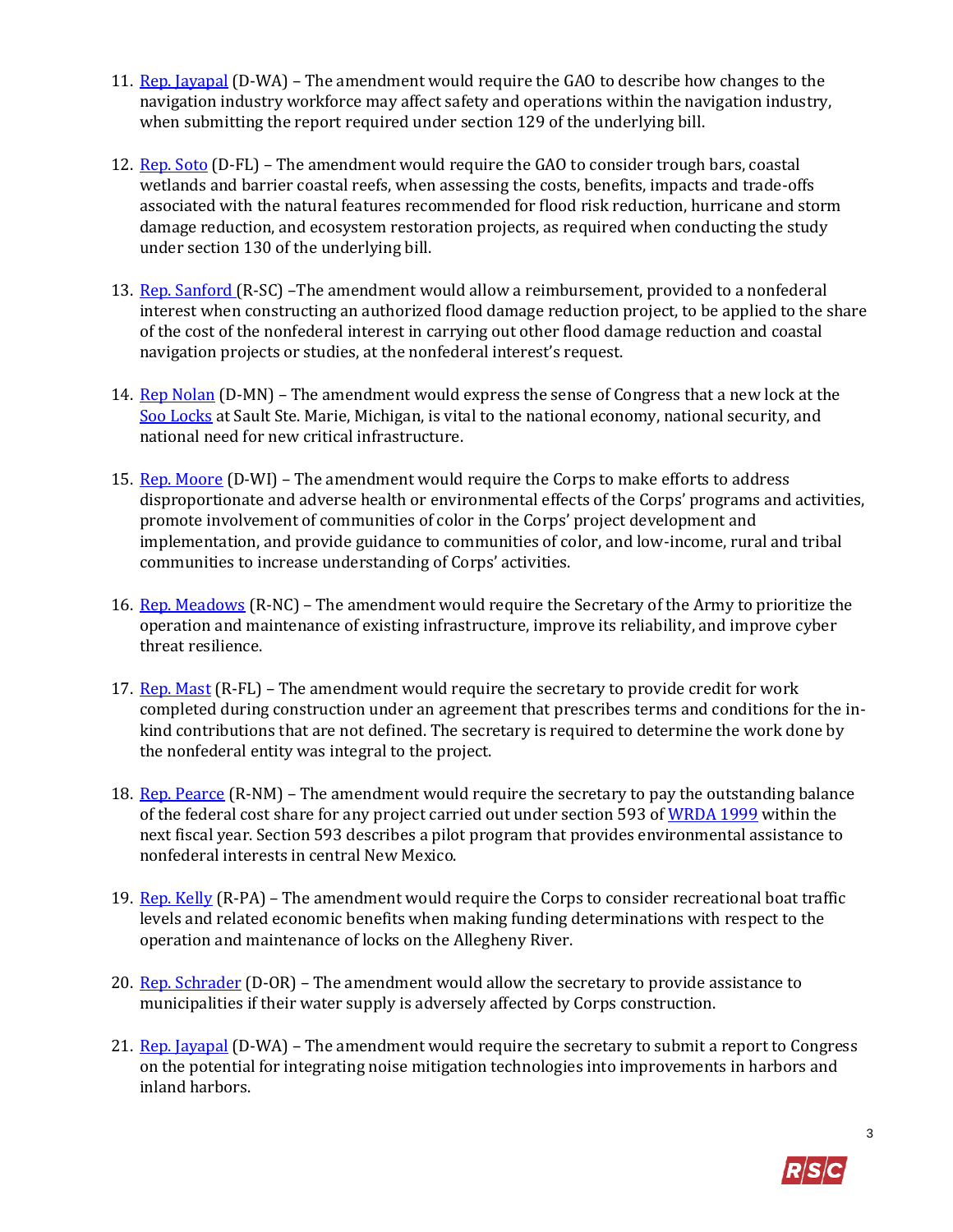- 22. [Rep. Higgins](https://amendments-rules.house.gov/amendments/HIGGLA_052_xml64181641264126.pdf) (D-LA) The amendment would require the secretary to prefer the minimum interest in real property necessary to support a project or action. When determining the proper interest, the secretary is required to first consider a temporary easement estate designed to reduce costs and time, and minimize property owner conflict. The secretary is required to consider and replicate the procedures that a state has used to acquire land interests, if they're consistent with project goals.
- 23. [Rep. Babin](https://amendments-rules.house.gov/amendments/BABIN_064_xmlvv%20WRDA%20revised%20265181645544554.pdf) [\(](https://amendments-rules.house.gov/amendments/BABIN_064_xmlvv%20WRDA%20revised%20265181645544554.pdf)R-TX) The amendment would express the sense of Congress that high-use federal navigation projects, should ensure safe 2-way traffic by design vessels recommended by navigation studies and that the secretary should consider the benefits of safety modification or improvement to commercial navigation when evaluating the modifications or improvements.
- 24. [Rep. Bost](https://amendments-rules.house.gov/amendments/BOST_044_xml%20(4)6518100135135.pdf) (R-IL) The amendment would allow the Corps to conduct repair or restoration for emergency projects under [33 U.S.C. 701n](http://uscode.house.gov/view.xhtml?req=(title:33%20section:701n%20edition:prelim)%20OR%20(granuleid:USC-prelim-title33-section701n)&f=treesort&edition=prelim&num=0&jumpTo=true) [w](http://uscode.house.gov/view.xhtml?req=(title:33%20section:701n%20edition:prelim)%20OR%20(granuleid:USC-prelim-title33-section701n)&f=treesort&edition=prelim&num=0&jumpTo=true)hen the cost outweighs the benefits if the nonfederal sponsor agrees to contribute to an amount sufficient enough to make the reaming costs of the project equal to the benefits. The damage may not be a result of negligent operation or maintenance.
- 25. [Rep. Heck](https://amendments-rules.house.gov/amendments/HECKWA_052_xml531181046334633.pdf) (D-WA) The amendment would require the GAO to conduct a study on the compliance of projects and properties constructed or renovated by the Corps with stormwater runoff requirements, and submit a report to Congress.
- 26. [Rep. González Colón](https://amendments-rules.house.gov/amendments/GONZPR_116_xml64181339523952.pdf) (PR) The amendment would express the sense of Congress that the Corps should proceed with urgency, and viewing requirements in a favorable light, when evaluating the actions to be taken to complete reports necessary to proceed with water resources projects in Puerto Rico. The bill would also express the sense of Congress that the Corps should advance the Cano Martin Pena project for ecosystem restoration in San Juan, Puerto Rico.
- 27. Rep. Gibbs (R-OH) The amendment would require the secretary to expedite the dredged material management plan process for plans initiated in or after fiscal year 2018, so that they reach completion within 2 years of initiation.
- 28. [Rep. Frankel](https://amendments-rules.house.gov/amendments/FRANLO_047531180917421742.pdf) [\(](https://amendments-rules.house.gov/amendments/FRANLO_047531180917421742.pdf)D-FL) The amendment would remove a provision that only allows the Corps to use sand from nondomestic sources for beach renourishment if nondomestic materials are not available for environmental or economic reasons.
- 29. [Rep. Davis](https://amendments-rules.house.gov/amendments/DAVIRO_076_xml64181528162816.pdf)  $(R-IL)$  The amendment would require operation and maintenance for projects authorized under the Chief's Report for the Brandon Road Study to be carried out at an 80 percent federal, 20 percent nonfederal cost-share. The amednment requires the secretary to consult with the governor of a state to construct new technologies not included in the Chief's Report. Finally, the amendment requires the Corps to expedite completion of the Great Lakes Mississippi River Basin [Study Brandon](http://glmris.anl.gov/) [Road Study.](http://glmris.anl.gov/)
- 30. [Rep. González Colón](https://amendments-rules.house.gov/amendments/GONZPR_116_xml64181339523952.pdf) (PR) The amendment would require the Corps to expedite the completion of the San Juan Harbor **project** for navigation, and may proceed to preconstruction planning, engineering and design of the project if the project is deemed justified.
- 31. [Rep. Lance](https://amendments-rules.house.gov/amendments/LANCE_051_xml61180941484148.pdf) (R-NJ) The amendment would require the Corps to expedite the completion of the Warren Glen Dam Removal project for ecosystem navigation in Musconetcong River, New Jersey, and may proceed to preconstruction planning, engineering and design of the project if the project is deemed justified.

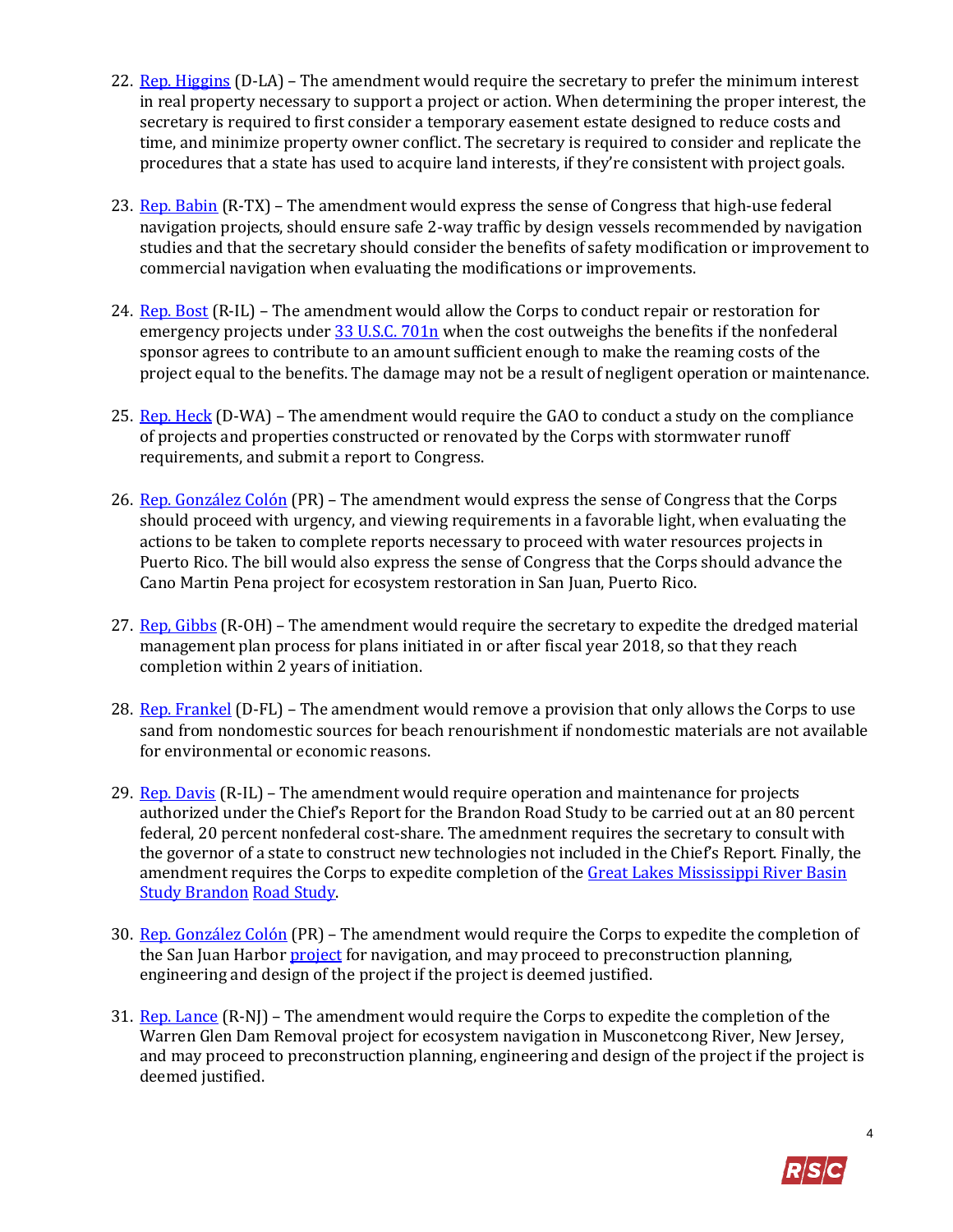- 32. [Rep. Lujan](https://amendments-rules.house.gov/amendments/LUJAN_131_xml64181555195519.pdf) [\(](https://amendments-rules.house.gov/amendments/LUJAN_131_xml64181555195519.pdf)D-NM) The amendment would require the Corps to expedite the completion of the Abiquiu Dam **project** [f](http://www.spa.usace.army.mil/Missions/Civil-Works/Recreation/Abiquiu-Lake/)or flood control and water supply in New Mexico, and may proceed to preconstruction planning, engineering and design of the project if the project is deemed justified.
- 33. [Rep. Larsen](https://amendments-rules.house.gov/amendments/LARSEN_042_xml531181019521952.pdf) (D-WA) The amendment would increase the authorization for critical restoration projects in Puget Sound, Washington, from \$40 million to \$60 million, and increase the maximum amount to be awarded to a project form \$5 million to \$10 million. The bill would offset the cost of increasing the program by requiring the Corps to find an additional \$25 million worth of project deauthorizations.
- 34. [Rep. Keating](https://amendments-rules.house.gov/amendments/KEATIN_093_xml53118115101511.pdf) (D-MA) The amendment would require the Corps to complete the dredging of [Plymouth Harbor,](http://www.nae.usace.army.mil/Missions/Civil-Works/Navigation/Massachusetts/Plymouth-Harbor/) Massachusetts, before the end of 2019.
- 35. [Rep. Joyce](https://amendments-rules.house.gov/amendments/JOYCOH_019_xml531181040564056.pdf) (R-OH) The amendment would require the Corps to expedite completion of th[e Great](http://glmris.anl.gov/) [Lakes Mississippi River Basin Study Brandon Road Study.](http://glmris.anl.gov/)
- 36. [Rep. Bishop](https://amendments-rules.house.gov/amendments/BISHGA_028_xml61181453255325.pdf) (D-GA) The amendment would require the Secretary of the Army to convey three parcels of land, known as the Earle May Recreation Area, to the City of Bainbridge, Georgia. The land must be maintained for fish and wildlife, recreation, and environmental purposes.
- 37. Rep. [Blum](https://amendments-rules.house.gov/amendments/BLUMIA_030_xml531180934123412.pdf) (R-IA) The amendment would require the Corps to expedite completion of the Cedar Rive[r project](http://www.mvr.usace.army.mil/Missions/Flood-Risk-Management/Cedar-Rapids/) [f](http://www.mvr.usace.army.mil/Missions/Flood-Risk-Management/Cedar-Rapids/)or flood risk management.
- 38. [Rep Keating](https://amendments-rules.house.gov/amendments/KEATIN_084_xml6418092308238.pdf) (D-MA) The amendment would allow the secretary to repair or replace any bridge located in Connecticut, Massachusetts, New Hampshire, Rhode Island, or Vermont, if the bridge is necessary for evacuation during an extreme weather event.
- 39. [Rep. McMorris Rogers](https://amendments-rules.house.gov/amendments/MCMORR_039%20amendment%201.064181556325632.pdf) (R-WA) The amendment would authorize a conveyance of 288 acres of federal land within Tract D of Little Goose Lock and Dam in Whitman County, Washington to the Port of Whitman County. In the return, the U.S. would receive a parcel of land owned by the Port of Whitman County that equals or exceeds the value of the federal land, both as habitat for fish and wildlife, and for recreational opportunities related to fish and wildlife.
- 40. [Rep. Shea-Porter](https://amendments-rules.house.gov/amendments/SHEAPO_090_xml61180914361436.pdf) [\(D](https://amendments-rules.house.gov/amendments/SHEAPO_090_xml61180914361436.pdf)-NH) The amendment would require the secretary to use all existing authorities to mitigate severe shoaling when carrying out the Hampton Harbor [project](http://www.nae.usace.army.mil/Missions/Civil-Works/Navigation/New-Hampshire/Hampton/) for navigation in New Hampshire.
- 41. [Rep. Shea-Porter](https://amendments-rules.house.gov/amendments/SHEAPO_089_xml61180913221322.pdf) [\(](https://amendments-rules.house.gov/amendments/SHEAPO_089_xml61180913221322.pdf)N-NH) The amendment would require the Corps to expedite completion of the Portsmouth Harbor and the Piscataqua River [project](http://www.nae.usace.army.mil/Missions/Civil-Works/Navigation/New-Hampshire/Portsmouth/) for navigation.
- 42. [Rep. Lewis](https://amendments-rules.house.gov/amendments/LEWIMN_023_xmlv265181213281328.pdf) [\(R](https://amendments-rules.house.gov/amendments/LEWIMN_023_xmlv265181213281328.pdf)-MN) The amendment would express the sense of Congress that when a state develops a reasonable alternative to the federal standard for dredged material disposal facilities, it should receive preferred consideration.
- 43. [Rep. Olson](https://amendments-rules.house.gov/amendments/OLSON_028_xml65181237313731.pdf) (R-TX) The amendment would require the secretary to expedite Corps authorized projects to reduce the risk of future floods and hurricanes in Texas, Florida, Georgia, Louisiana, South Carolina, Puerto Rico, and the Virgin Islands.
- 44. [Rep. McCaul](https://amendments-rules.house.gov/amendments/MCCAUL_103_xml%20(005)6518133903393.pdf) (R-TX) The amendment would require the secretary to expedite Corps authorized projects to reduce the risk of future floods and hurricanes in the Houston and Coastal Texas areas, leveraging existing information and resources.